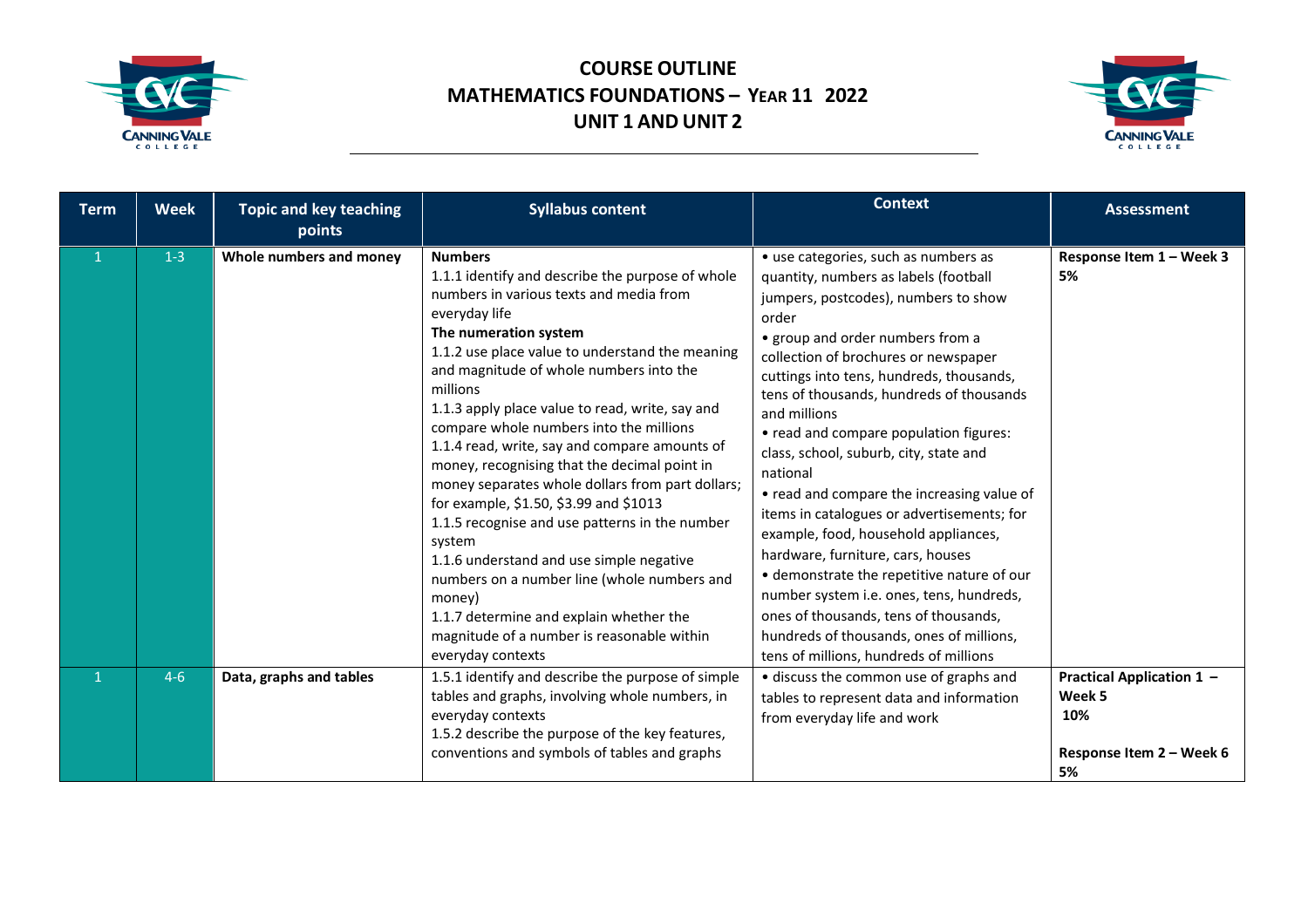



|                |       |             | found in various texts and media from everyday<br>life and work<br>1.5.3 read and interpret information from a<br>range of simple data displays from real life<br>contexts (involving whole numbers), including<br>lists, one and two-way tables, column/bar and<br>line graphs, venn and arrow/network diagrams<br>1.5.4 collect and record data in one-way and<br>two-way tables<br>1.5.5 construct vertical and horizontal<br>column/bar graphs and line graphs (including<br>both measurement and frequency graphs), using<br>simple scales labelled with whole numbers<br>1.5.6 determine whether interpretations from | • discuss the key features, conventions and<br>symbols of graphs on utility invoices and<br>tables in a hardware catalogue<br>• interpret the information from a table in a<br>hardware catalogue; graphs on utility<br>invoices; a diagram showing flight paths<br>• collect and record data in simple one-way<br>and two-way tables which the student could<br>use to help make decisions in their personal<br>life; for example, dosage and frequency<br>information for two or more medications<br>• construct graphs using data from the<br>growth of plants over time, daily |                                |
|----------------|-------|-------------|-----------------------------------------------------------------------------------------------------------------------------------------------------------------------------------------------------------------------------------------------------------------------------------------------------------------------------------------------------------------------------------------------------------------------------------------------------------------------------------------------------------------------------------------------------------------------------------------------------------------------------|------------------------------------------------------------------------------------------------------------------------------------------------------------------------------------------------------------------------------------------------------------------------------------------------------------------------------------------------------------------------------------------------------------------------------------------------------------------------------------------------------------------------------------------------------------------------------------|--------------------------------|
| $\overline{1}$ | $7-9$ | <b>Time</b> | tables and graphs are reasonable for the context<br>1.5.7 communicate information and conclusions<br>from graphs and tables consistent with the<br>language of the context<br>1.4.1 identify and describe the tools and units<br>commonly used to measure time<br>1.4.2 determine whether an estimate or an                                                                                                                                                                                                                                                                                                                 | temperature, or hours of casual work per<br>week for a group of students<br>• discuss answers to questions about the<br>information in a feed chart which is based<br>on the weight of a pet, or a graph showing<br>road accident statistics,<br>• using language such as, "My dog is more<br>than 12 months old and weighs between 10<br>and 15kg, so his feed should not exceed<br>235g per day"<br>• discuss situations such as getting to work<br>on time, TV programs, calendars, timetables<br>• discuss the level of accuracy required for                                  | Response Item 3 - Week 9<br>5% |
|                |       |             | accurate time measurement is needed in<br>everyday situations                                                                                                                                                                                                                                                                                                                                                                                                                                                                                                                                                               | travel, cooking a meal, paying bills, timing a<br>fitness exercise, administering medication<br>to a pet                                                                                                                                                                                                                                                                                                                                                                                                                                                                           |                                |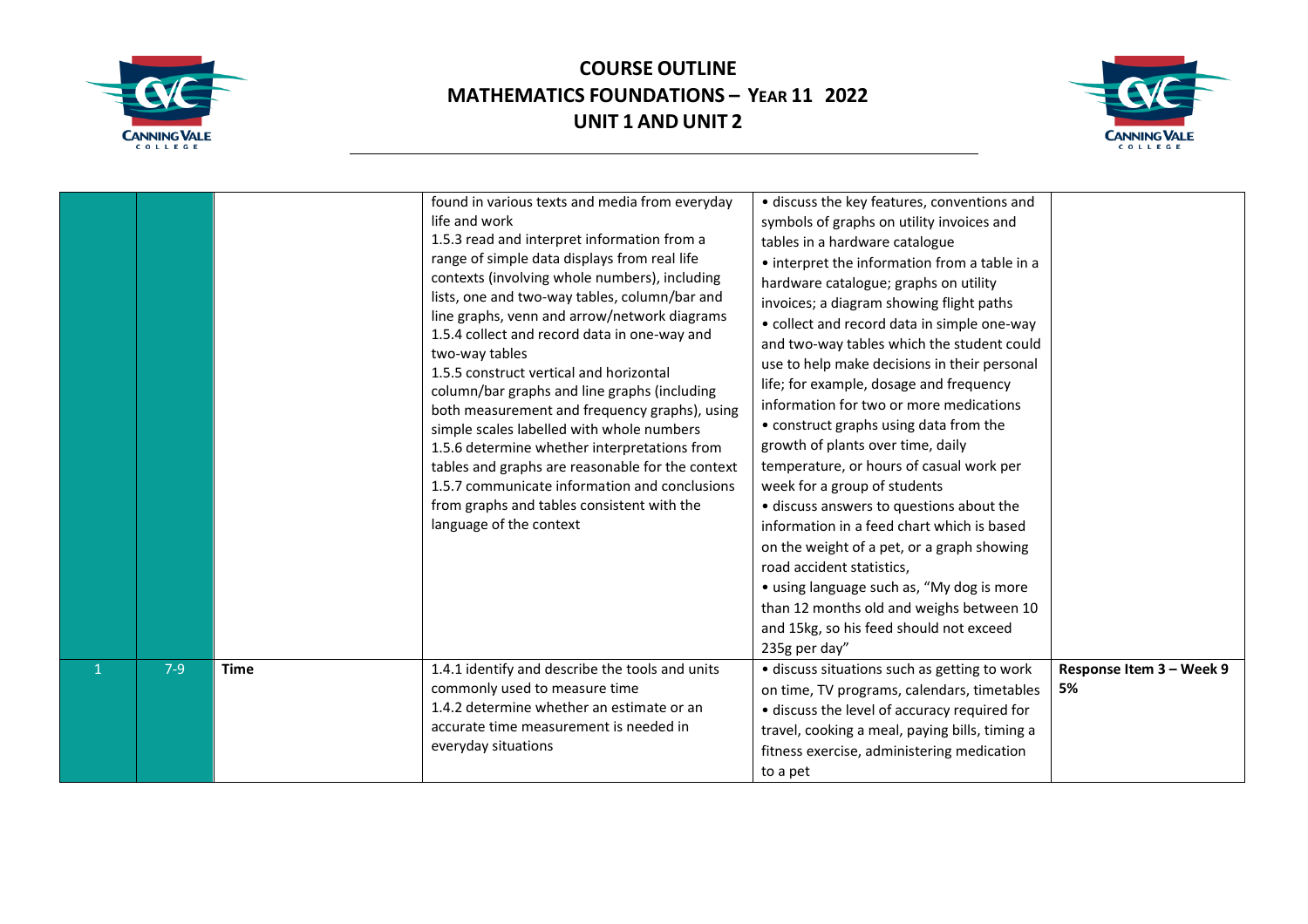



| 1.4.3 choose which tool and/or unit is<br>appropriate for measuring or stating a time in<br>common everyday contexts<br>1.4.4 develop and use a sense of duration of<br>standard time units: seconds, minutes, hours,<br>days, weeks and months to estimate and<br>compare time<br>1.4.5 read and use digital and analogue watches,<br>clocks (12-hour time only), and stopwatches<br>1.4.6 read and use various forms of calendars<br>and timetables<br>1.4.7 compare units of time to say how long<br>events take, or to order events in time<br>1.4.8 understand and use the relationship<br>between<br>• seconds and minutes<br>• minutes and hours<br>• hours and days<br>· days, weeks and months | • choose a timing device/instrument for<br>situations, such as fitness routines, cooking,<br>bus and train timetables<br>• use a clock, watch or stopwatch to<br>measure short time periods; use timetables,<br>TV programs and calendars for a sense of<br>time in minutes and hours, days, weeks and<br>months<br>• use a clock for cooking, and a stopwatch<br>for fitness programs<br>• use a calendar for the next due payment.<br>Read and use bus and train timetables to<br>get to work<br>• produce a timeline for planning an event,<br>prepare a program in table form for<br>administering a pet's medication or<br>treatment over a number of weeks<br>· discuss situations, such as minutes and |  |
|---------------------------------------------------------------------------------------------------------------------------------------------------------------------------------------------------------------------------------------------------------------------------------------------------------------------------------------------------------------------------------------------------------------------------------------------------------------------------------------------------------------------------------------------------------------------------------------------------------------------------------------------------------------------------------------------------------|---------------------------------------------------------------------------------------------------------------------------------------------------------------------------------------------------------------------------------------------------------------------------------------------------------------------------------------------------------------------------------------------------------------------------------------------------------------------------------------------------------------------------------------------------------------------------------------------------------------------------------------------------------------------------------------------------------------|--|
| 1.4.9 read, write and interpret commonly used<br>expressions of time located in various texts and<br>media<br>1.4.10 use addition and subtraction to solve<br>simple problems involving elapsed time in<br>situations involving calendars and timetables<br>with one type of time unit<br>1.4.11 determine whether an answer is<br>reasonable, given the context of the problem<br>1.4.12 communicate information (oral and<br>written) about time using language and symbols<br>consistent with the context                                                                                                                                                                                            | seconds for sporting records; hours and<br>days for casual work or administering<br>medication; days, weeks and months for<br>planning for a future event<br>• read 07-12-2013 and compare the<br>different ways the same date is represented<br>(by country or software package)<br>• use a calendar to work out how much<br>time before the next repayment; calculate<br>the elapsed time between 1.50 pm and 2.15<br>pm; use a timeline for planning an event                                                                                                                                                                                                                                              |  |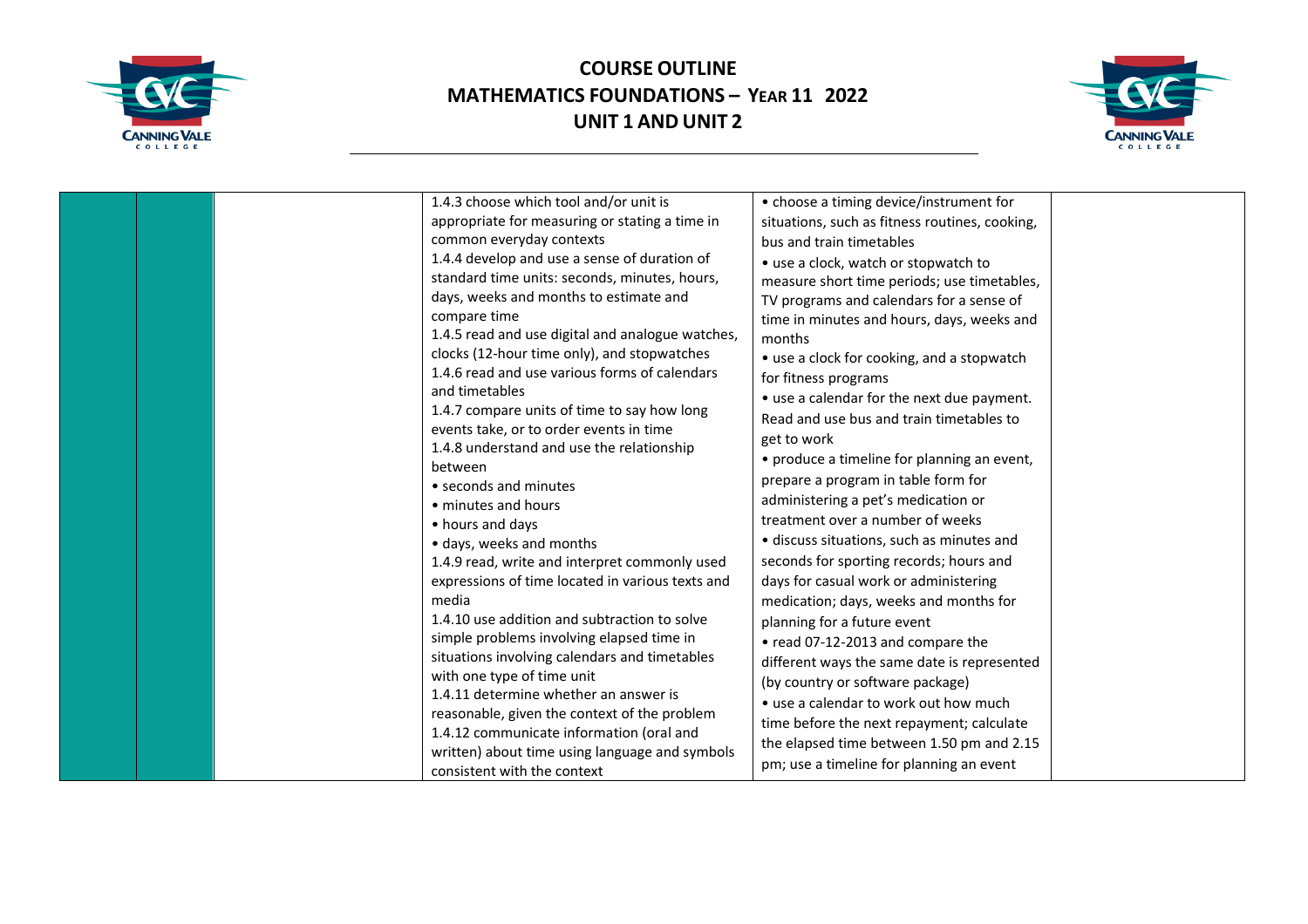



|                |         |                                                                    |                                                                                                                                                                                                                                                                                                                                                                                                                                                                                                                                                                                                                                                                                                                                                                                                                                                                                                  | • determine whether the time planned for<br>catching a train or bus, and the duration of<br>the trip, is reasonable to meet a deadline,<br>or for the time available<br>• communicate instructions on<br>prescriptions; for example, "take two<br>tablets twice a day for three days", or "take<br>3mL three times a day,." or "The next<br>payment is due in three weeks' time on the<br>07-12-2013."                                                                                                                                                                                                                                                                                                                                                             |                                |
|----------------|---------|--------------------------------------------------------------------|--------------------------------------------------------------------------------------------------------------------------------------------------------------------------------------------------------------------------------------------------------------------------------------------------------------------------------------------------------------------------------------------------------------------------------------------------------------------------------------------------------------------------------------------------------------------------------------------------------------------------------------------------------------------------------------------------------------------------------------------------------------------------------------------------------------------------------------------------------------------------------------------------|--------------------------------------------------------------------------------------------------------------------------------------------------------------------------------------------------------------------------------------------------------------------------------------------------------------------------------------------------------------------------------------------------------------------------------------------------------------------------------------------------------------------------------------------------------------------------------------------------------------------------------------------------------------------------------------------------------------------------------------------------------------------|--------------------------------|
| $\overline{2}$ | $1 - 4$ | <b>Addition and subtraction</b><br>with whole numbers and<br>money | 1.2.1 determine whether an estimation or an<br>accurate answer is needed in everyday situations<br>1.2.2 choose when it is appropriate to use<br>addition or subtraction to solve a range of<br>everyday problems; for example, combining<br>quantities, comparing the difference<br>1.2.3 understand and use the inverse relationship<br>between addition and subtraction to assist in<br>calculations<br>1.2.4 understand, recall, use and extend basic<br>addition and subtraction facts to facilitate mental<br>calculation<br>1.2.5 apply place value, partitioning and basic<br>facts to mentally solve everyday problems<br>involving addition and subtraction, with simple<br>whole numbers, using informal jottings to keep<br>track if required<br>1.2.6 use a calculator/spreadsheet efficiently and<br>appropriately when more complex (unfriendly)<br>numbers or tasks are involved | • discuss the meaning of negative numbers<br>that represent real-life situations; for<br>example, above and below sea level, debits<br>and credits<br>• consider the cost of familiar items;<br>number of people expected to attend<br>different sporting or entertainment events<br>• determine whether an exact amount or an<br>estimation is required when shopping<br>• choose the operation for calculations<br>involved in shopping<br>• demonstrate part-part-whole models for<br>total money, money spent and change<br>• discuss strategies, such as, if $6 + 6 = 12$ ,<br>then $6 + 7 = 13$ , and $60 + 70 = 130$<br>• discuss the of use partitioning and<br>counting forwards by tens in shopping; for<br>example, \$56 + \$27 is 56, 66, 76, add 4 to | Response Item 4 - Week 4<br>5% |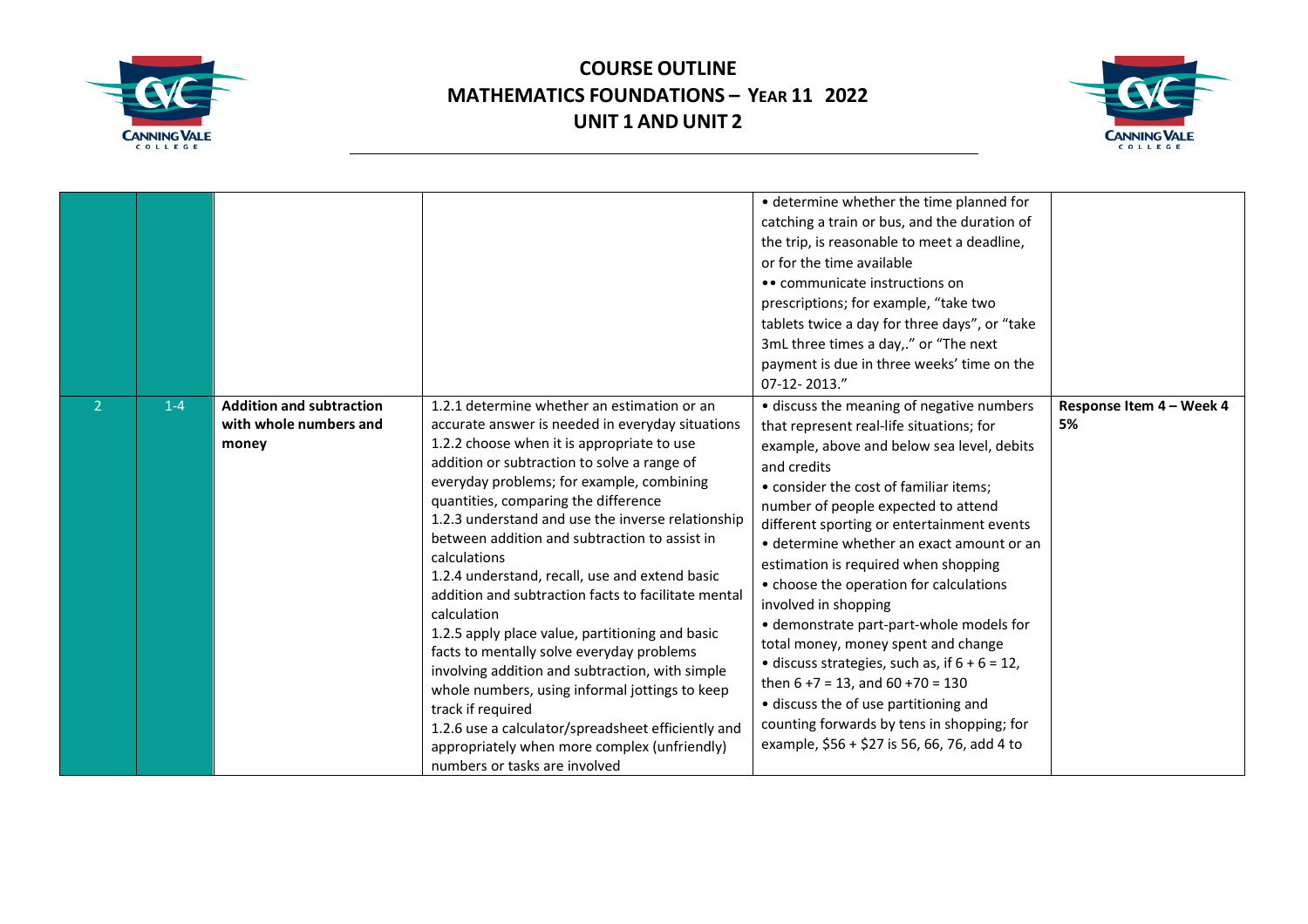



|                |         |                           | 1.2.7 use estimation strategies, including<br>rounding, when an accurate answer is not<br>required<br>1.2.8 determine whether an answer is reasonable<br>by using estimation and the context of the<br>problem<br>1.2.9 communicate solutions (oral and written),<br>using language and symbols consistent with the<br>context                                                                                                                                                                                                                                                                                   | make 80, add 3 to make a total of \$83, or 50<br>and 20 is 70 and 6 + 7 is 13, so total is \$83<br>• use calculators when larger whole<br>numbers or money amounts are involved,<br>or spreadsheets when setting up a budget<br>• use rounding to estimate \$90 is about the<br>amount needed to purchase a \$47.95<br>toaster and a \$39.99 kettle<br>• estimate amounts of \$50 and \$40 to<br>decide that \$87.95 is the correct amount to<br>pay for items which cost \$47.95 and \$39.99<br>• write a money amount as \$325.40 and say<br>as "three hundred and twenty five dollars<br>and forty cents" |                                                                                    |
|----------------|---------|---------------------------|------------------------------------------------------------------------------------------------------------------------------------------------------------------------------------------------------------------------------------------------------------------------------------------------------------------------------------------------------------------------------------------------------------------------------------------------------------------------------------------------------------------------------------------------------------------------------------------------------------------|--------------------------------------------------------------------------------------------------------------------------------------------------------------------------------------------------------------------------------------------------------------------------------------------------------------------------------------------------------------------------------------------------------------------------------------------------------------------------------------------------------------------------------------------------------------------------------------------------------------|------------------------------------------------------------------------------------|
| 2 <sup>1</sup> | $5 - 7$ | Length, mass and capacity | 1.3.1 identify and discuss situations which<br>involve using length, mass and capacity measures<br>1.3.2 determine whether an estimate or an<br>accurate length, mass or capacity measurement<br>is needed in everyday situations<br>1.3.3 choose appropriate measuring tools to<br>solve everyday problems involving length,<br>mass and capacity<br>1.3.4 use informal units of length, mass and<br>capacity, (for example, hand span, stride, cups)<br>to estimate, measure and compare the size of<br>everyday things<br>1.3.5 develop and use a sense of size of<br>commonly used standard length, mass and | · discuss measurement involved in<br>gardening and landscaping<br>• consider the level of accuracy required<br>when setting up or maintaining a vegetable<br>garden<br>• choose tools for measuring the<br>dimensions of a large garden area, dry or<br>liquid ingredients<br>• estimate the length of a garden or lawn<br>using a stride, and lawn fertiliser using a cup<br>or other container<br>• group and compare items which are a<br>variety of common lengths, weights and<br>capacities                                                                                                            | <b>Practical Application 2-</b><br>Week 5<br>10%<br>Response Item 5 - Week 7<br>5% |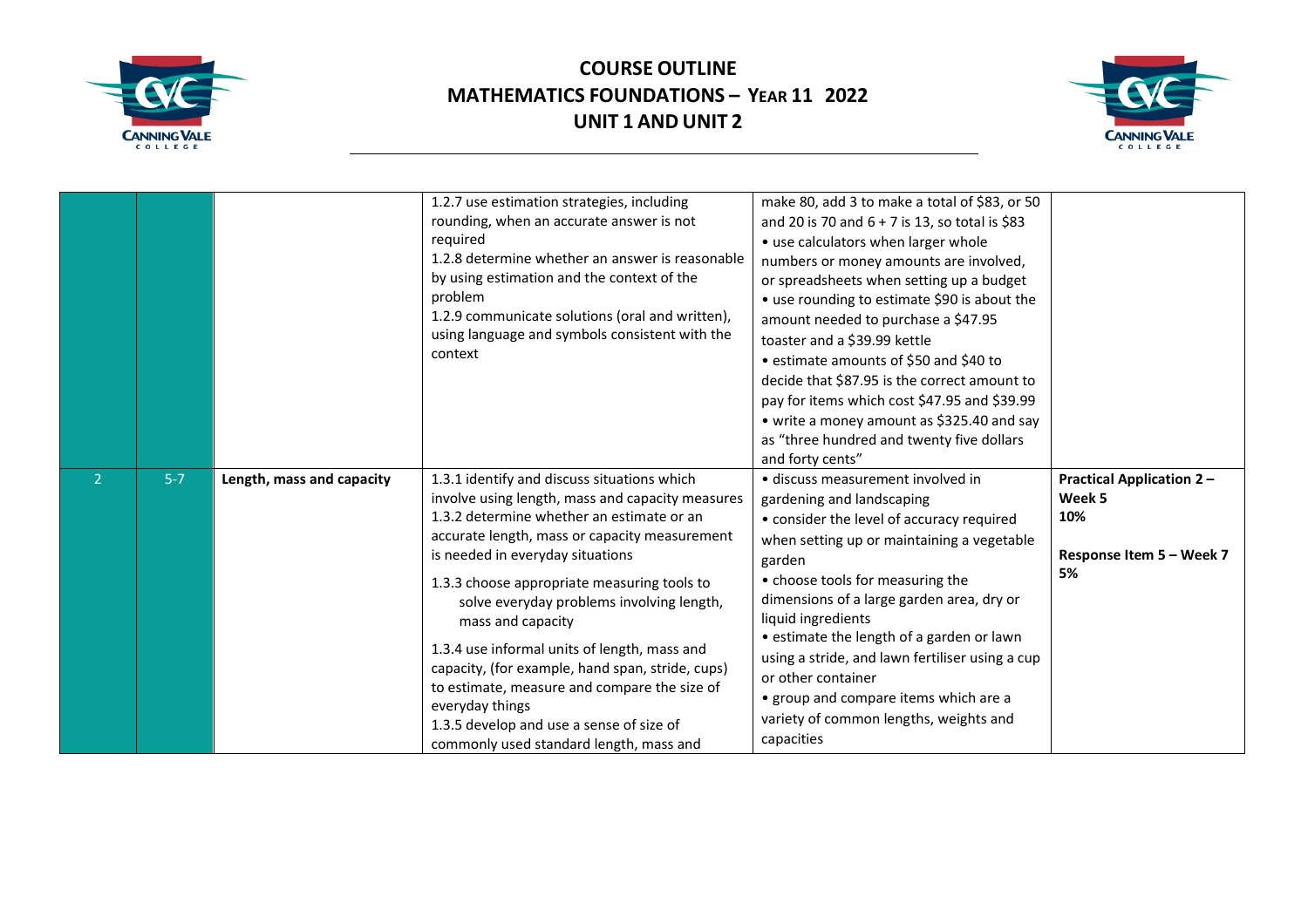



|                                  |                   |                                                | capacity units; for example, 1 cm, 1 m, 500 mL,<br>1L, 500 gm, 1 kg to estimate in familiar situations<br>1.3.6 understand standard units are divided into<br>sub-units and recall commonly used<br>relationships, such as $1cm = 10$ mm; $1 m =$<br>100 cm = 1000 mm; 1L = 1000 ml; 1 kg = 1000<br>gm<br>1.3.7 choose which standard length, mass or<br>capacity unit is appropriate for everyday contexts<br>1.3.8 use a variety of simple calibrated scales to<br>measure and compare length, mass and capacity<br>to the nearest whole number<br>1.3.9 add and subtract whole number length<br>(including perimeter), mass and capacity<br>measures, to solve everyday measurement<br>problems<br>1.3.10 determine whether an answer is<br>reasonable by using estimation and the context<br>of the problem<br>1.3.11 communicate solutions (oral and written)<br>consistent with the language of the context | • discuss the of use 1000 mm = 1 m when<br>building an outdoor area, $100$ cm = 1 m for<br>textiles, 1000 mL = 1L for liquid ingredients<br>• use millimetres (mm) for construction,<br>metres (m) and/or centimetres (cm) for<br>fabric lengths, millilitres for fertiliser<br>concentrate<br>• choose from a range of rulers, tape<br>measures, kitchen and weight scales,<br>measuring cups and beakers/jugs<br>• determine the total length of garden<br>edging, the difference in weight between<br>two brands of fertiliser, the total amount of<br>water and concentrate in a mix of liquid<br>fertiliser<br>• consider the accuracy and correct use of<br>measurement tools<br>• use millimetres to state the dimensions of<br>a construction, and millilitres for a<br>concentrate |                                |
|----------------------------------|-------------------|------------------------------------------------|-------------------------------------------------------------------------------------------------------------------------------------------------------------------------------------------------------------------------------------------------------------------------------------------------------------------------------------------------------------------------------------------------------------------------------------------------------------------------------------------------------------------------------------------------------------------------------------------------------------------------------------------------------------------------------------------------------------------------------------------------------------------------------------------------------------------------------------------------------------------------------------------------------------------|---------------------------------------------------------------------------------------------------------------------------------------------------------------------------------------------------------------------------------------------------------------------------------------------------------------------------------------------------------------------------------------------------------------------------------------------------------------------------------------------------------------------------------------------------------------------------------------------------------------------------------------------------------------------------------------------------------------------------------------------------------------------------------------------|--------------------------------|
| $\overline{2}$<br>$\overline{3}$ | $8 - 10$<br>$1-2$ | <b>Understanding fractions and</b><br>decimals | 2.1.1 identify and describe the purpose of<br>fractions in various texts and media from                                                                                                                                                                                                                                                                                                                                                                                                                                                                                                                                                                                                                                                                                                                                                                                                                           | · discuss references in recipes, sport, such                                                                                                                                                                                                                                                                                                                                                                                                                                                                                                                                                                                                                                                                                                                                                | Response Item 6 - Week 2<br>5% |
|                                  |                   |                                                | everyday life and work                                                                                                                                                                                                                                                                                                                                                                                                                                                                                                                                                                                                                                                                                                                                                                                                                                                                                            | as quarter and half time, tools or fittings for<br>plumbing or electrical applications                                                                                                                                                                                                                                                                                                                                                                                                                                                                                                                                                                                                                                                                                                      |                                |
|                                  |                   |                                                | 2.1.2 identify and describe the purpose of                                                                                                                                                                                                                                                                                                                                                                                                                                                                                                                                                                                                                                                                                                                                                                                                                                                                        | · discuss the use of decimals in money,                                                                                                                                                                                                                                                                                                                                                                                                                                                                                                                                                                                                                                                                                                                                                     |                                |
|                                  |                   |                                                | decimals in various texts and media from                                                                                                                                                                                                                                                                                                                                                                                                                                                                                                                                                                                                                                                                                                                                                                                                                                                                          | interest rates, sporting scores, such as                                                                                                                                                                                                                                                                                                                                                                                                                                                                                                                                                                                                                                                                                                                                                    |                                |
|                                  |                   |                                                | everyday life and work                                                                                                                                                                                                                                                                                                                                                                                                                                                                                                                                                                                                                                                                                                                                                                                                                                                                                            | gymnastics or diving, measurement of                                                                                                                                                                                                                                                                                                                                                                                                                                                                                                                                                                                                                                                                                                                                                        |                                |
|                                  |                   |                                                |                                                                                                                                                                                                                                                                                                                                                                                                                                                                                                                                                                                                                                                                                                                                                                                                                                                                                                                   | dimensions                                                                                                                                                                                                                                                                                                                                                                                                                                                                                                                                                                                                                                                                                                                                                                                  |                                |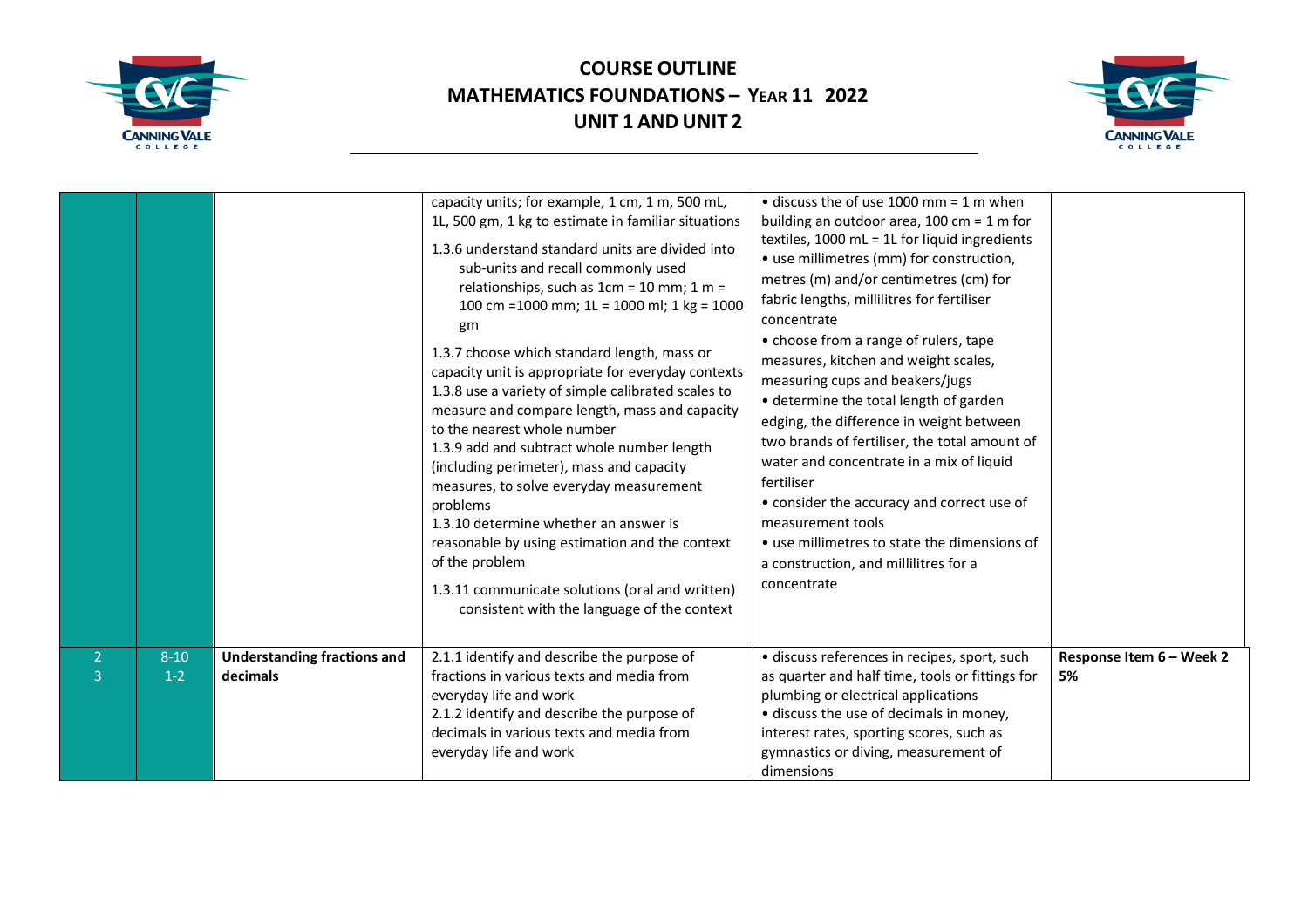



|  | 2.1.3 read, write and count with fractions,       | • work with fractions such as 1/2, 1/3 and    |  |
|--|---------------------------------------------------|-----------------------------------------------|--|
|  | including unit and common non-unit                | 1/4, in contexts such as cooking and partial  |  |
|  | 2.1.4 understand the meaning and magnitude of     | hours in time sheets                          |  |
|  | commonly used fractions, and compare and          | partition a variety of objects, regions,      |  |
|  | order them                                        | lengths, capacity/volume, mass, time, and     |  |
|  | 2.1.5 understand the link between unit fractions  | money, into two or more equal parts,          |  |
|  | and division; for example, finding 1/4 of a       | naming and labelling the parts with unit      |  |
|  | quantity is the same as dividing by 4             | fractions (1/2, 1/4, 1/3, 1/5, 1/10,) and     |  |
|  | 2.1.6 use readily visualised equivalent fractions | common non-unit fractions $(2/5, 2/3, 3/4,$   |  |
|  | to compare and order the size of fractions        | $3/10$ )                                      |  |
|  | 2.1.7 extend whole number place value to the      | • show that 1/4 of one quantity or object     |  |
|  | right of the units place to understand decimal    | may be more than 1/3 of a different           |  |
|  | numbers as between consecutive whole numbers      | quantity or object; compare different sized   |  |
|  | 2.1.8 use place value to understand the meaning   | unit fractions in relation to the same whole; |  |
|  | and magnitude of commonly used decimal            | for example, a length of fabric or a quantity |  |
|  | numbers                                           | of an ingredient                              |  |
|  | 2.1.9 use patterns in the number system to read,  | • use division of a collection, object or     |  |
|  | write, count with and order familiar decimals     | shape by 2,3,4,5 and 10 to demonstrate        |  |
|  | numbers in everyday contexts involving money      | $1/2$ , $1/3$ , $1/4$ , $1/5$ and $1/10$      |  |
|  | and measurements                                  | · use objects, regions, lengths,              |  |
|  | 2.1.10 recognise that fractions and decimals are  | capacity/volume, mass, time, and money to     |  |
|  | used to name the same quantity in different       | model, compare and represent the              |  |
|  | ways                                              | equivalence of fractions with related         |  |
|  | 2.1.11 make connections between commonly          | denominators by redividing the whole; for     |  |
|  | used fractions and decimals to name the same      | example, 1/2, 2/4, 4/8, 50/100, or 1/5,       |  |
|  | quantity in different ways                        | 2/10, 20/100                                  |  |
|  | 2.1.12 determine and explain whether the          | • demonstrate the connection between          |  |
|  | magnitude of a fraction or decimal is reasonable  | common fractions, such as when halving a      |  |
|  | within everyday contexts                          | recipe; for example, half of a half cup       |  |
|  |                                                   | quantity is a quarter of a cup                |  |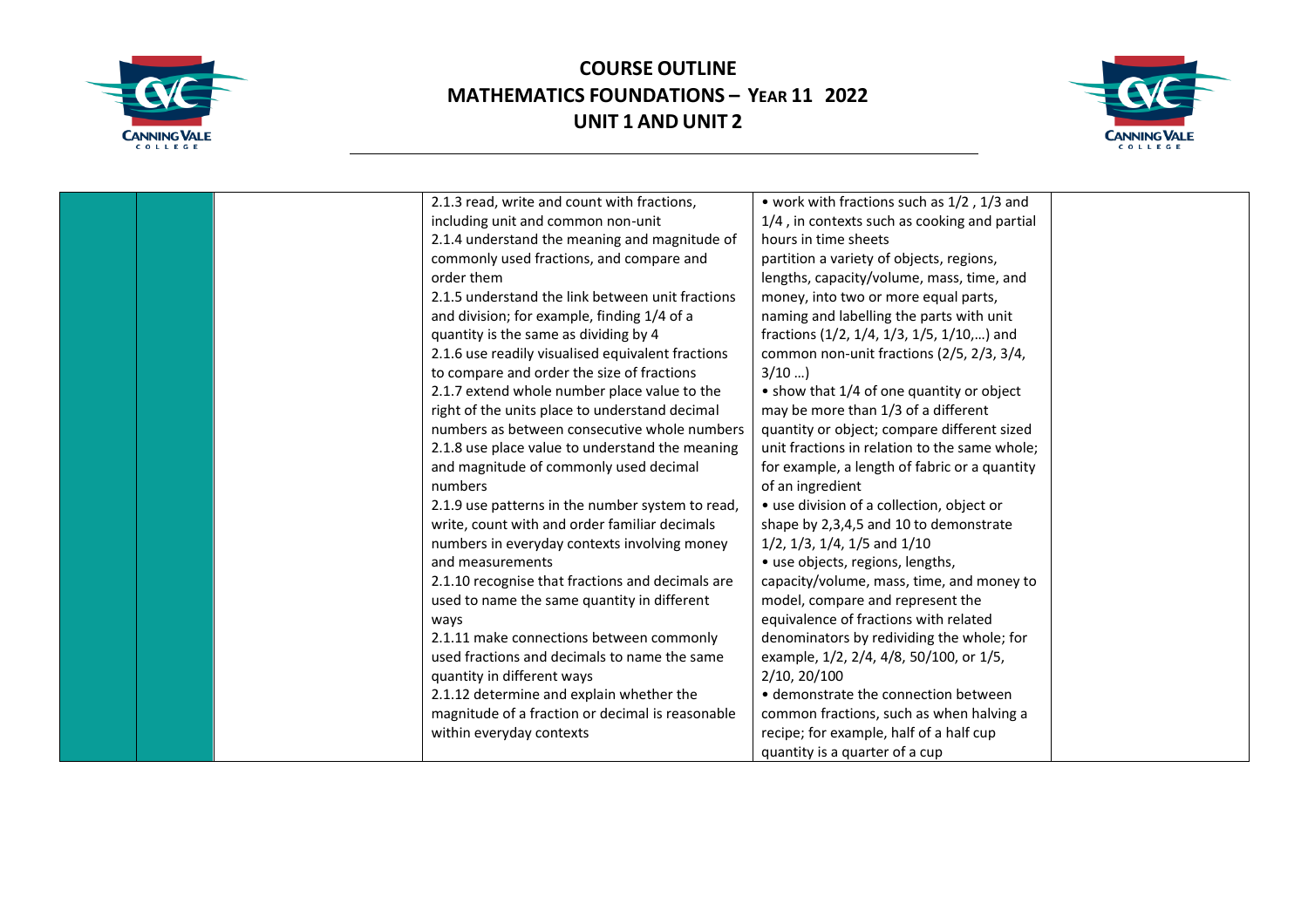



|                |       |                                                                       |                                                                                                                                                                                              | • use objects, collections, grids and lines to<br>show that 1 can be divided into ten parts<br>with each called 0.1, and each of these parts<br>can be divided into ten parts which we call<br>0.01<br>• use collections, grids and lines to partition<br>into decimal parts; consider the meaning of<br>decimal quantities on price labels and<br>dockets; for example, deli meat, fruit and<br>vegetables<br>• read 1.05 on a calculator as one dollar and<br>five cents, read 1.05 m and 1.5 m, saying,<br>"One point zero five metres and one point<br>five metres", knowing that 1.5 m is larger<br>than 1.05 m<br>• identify instances in the media, catalogues<br>or brochures where fractions and decimals<br>are interchangeable<br>• use objects, diagrams, collections, and<br>measuring scales to demonstrate the<br>connection between decimals and fractions,<br>such as 1/10 and 0.1, 1/2 and 0.5, 1/4 and<br>0.25<br>· discuss the reasonableness of estimated<br>fractional and decimal amounts, such as 1/3<br>cup in cooking, or 0.4 m in garden<br>measurements |                                                  |
|----------------|-------|-----------------------------------------------------------------------|----------------------------------------------------------------------------------------------------------------------------------------------------------------------------------------------|-------------------------------------------------------------------------------------------------------------------------------------------------------------------------------------------------------------------------------------------------------------------------------------------------------------------------------------------------------------------------------------------------------------------------------------------------------------------------------------------------------------------------------------------------------------------------------------------------------------------------------------------------------------------------------------------------------------------------------------------------------------------------------------------------------------------------------------------------------------------------------------------------------------------------------------------------------------------------------------------------------------------------------------------------------------------------------------|--------------------------------------------------|
| $\overline{3}$ | $3-6$ | <b>Multiplication and division</b><br>with whole numbers and<br>money | 2.2.1 determine whether an estimation or an<br>exact answer is needed in everyday situations<br>2.2.2 choose when it is appropriate to use<br>multiplication or division to solve a range of | · discuss situations such as the total pay for<br>the hours worked, or the total length of<br>wood required for building bookshelves                                                                                                                                                                                                                                                                                                                                                                                                                                                                                                                                                                                                                                                                                                                                                                                                                                                                                                                                                | <b>Practical Application 3-</b><br>Week 3<br>10% |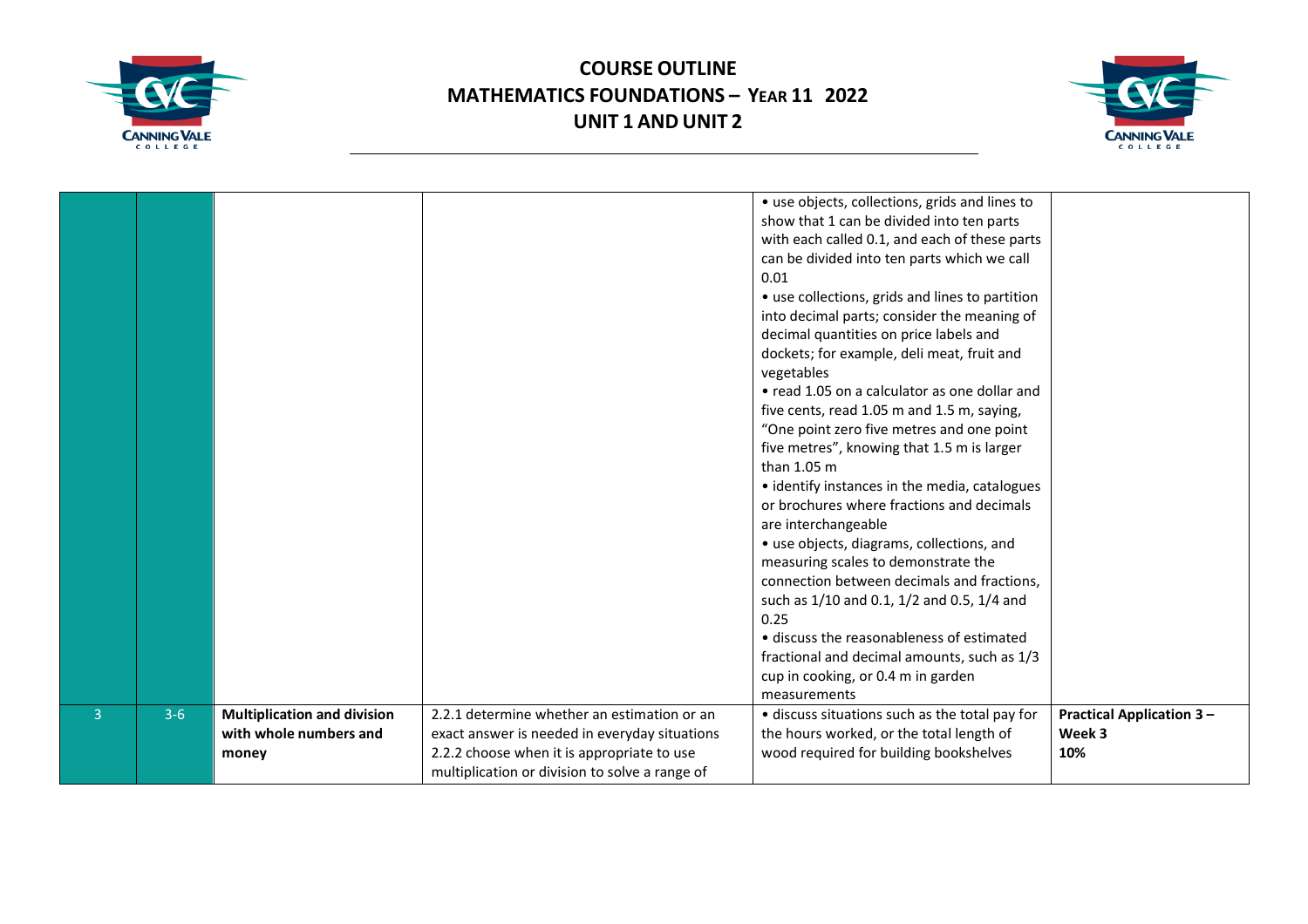



|  | everyday problems; for example, repeated equal     | • present repeated group situations and ask     | Response Item 7 - Week 6 |
|--|----------------------------------------------------|-------------------------------------------------|--------------------------|
|  | groups, arrays, area, volume and simple rates      | students to choose which operation to use;      | 5%                       |
|  | 2.2.3 understand and use the inverse relationship  | for example, if there are 8 lamingtons per      |                          |
|  | between multiplication and division to assist in   | box, how many:                                  |                          |
|  | mental calculation                                 | lamingtons in 12 boxes?                         |                          |
|  | 2.2.4 understand, recall, use and extend basic     | boxes are needed for 56                         |                          |
|  | multiplication and division facts to facilitate    | lamingtons?                                     |                          |
|  | mental calculation                                 | • use arrays, such as when planting             |                          |
|  | 2.2.5 use mental calculation strategies, with      | seedlings, to demonstrate that if, for          |                          |
|  | informal jottings to keep track if required, to    | example, 56 seedlings are represented as 7      |                          |
|  | solve everyday problems involving multiplication   | rows of 8, 56 $\div$ 8 must mean there are 7    |                          |
|  | and division, with simple whole numbers            | rows of seedlings, with 8 in each row           |                          |
|  | 2.2.6 use a calculator/spreadsheet efficiently and | • use an array to show that 12 x 7 is 10 x 7    |                          |
|  | appropriately when more complex (unfriendly)       | plus 2 x 7 when applying a rate of \$7/hour     |                          |
|  | numbers or tasks are involved                      | for 12 hours                                    |                          |
|  | 2.2.7 use estimation strategies, including         | • calculate the total length of fencing that is |                          |
|  | rounding, when an exact answer is not required     | 320 x 4 by writing 1200, then 80, and           |                          |
|  | 2.2.8 interpret remainders resulting from division | mentally adding; calculate the cost for each    |                          |
|  | in relation to the context                         | item, given the price of several items; for     |                          |
|  | 2.2.9 determine whether an answer is reasonable    | example, \$3.50 for 5 items                     |                          |
|  | by using estimation and the context of the         | • record the number of hours of casual          |                          |
|  | problem                                            | work over the week or fortnight and use a       |                          |
|  | 2.2.10 communicate solutions (oral and written)    | calculator or spreadsheet to determine the      |                          |
|  | using language and symbols consistent with the     | expected gross pay                              |                          |
|  | context                                            | • determine an approximate amount of            |                          |
|  |                                                    | money required for purchasing multiples of      |                          |
|  |                                                    | items from a catalogue, such as when            |                          |
|  |                                                    | catering for a barbecue for a group of          |                          |
|  |                                                    | friends                                         |                          |
|  |                                                    |                                                 |                          |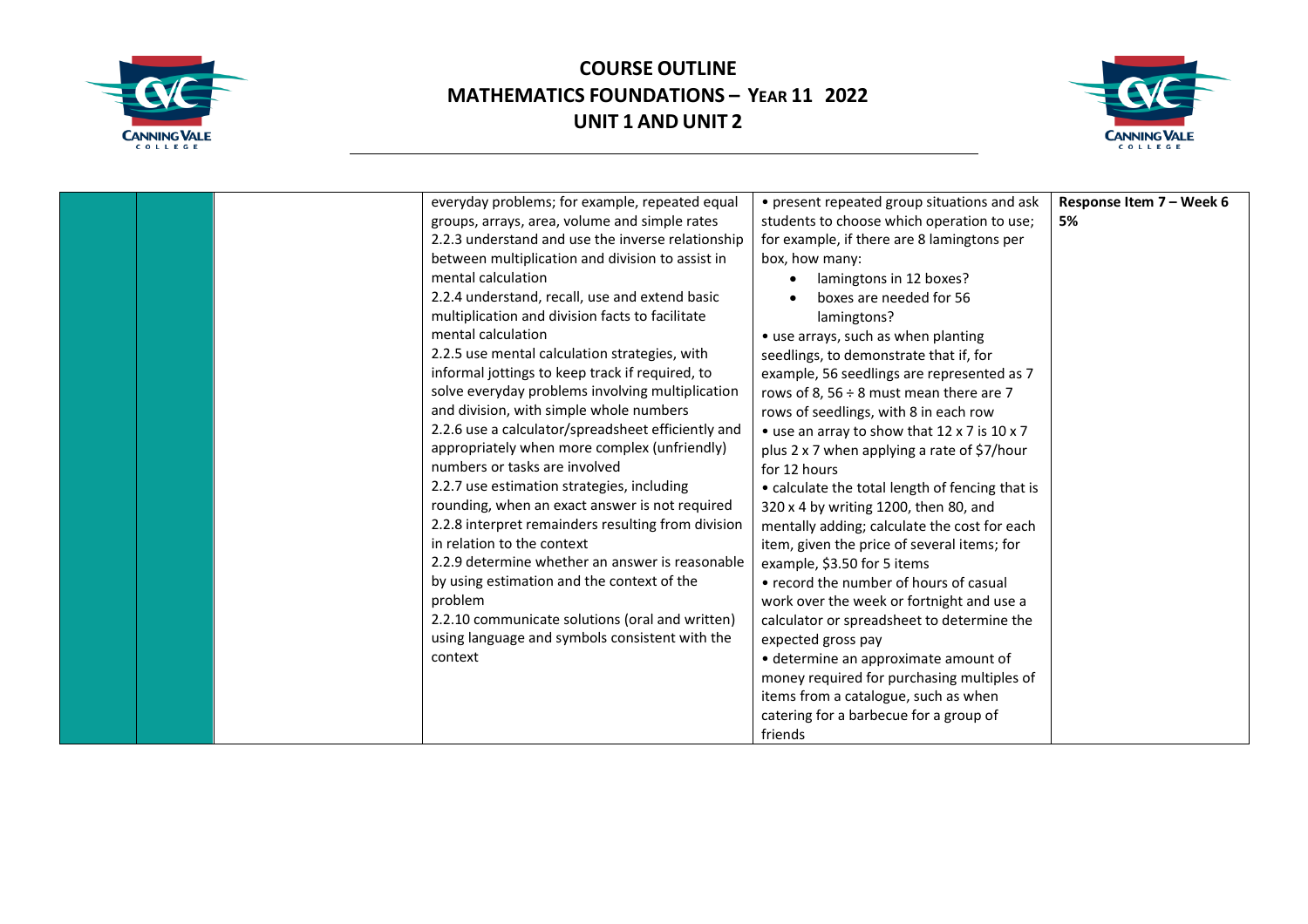



|                |         |                             |                                                                                                                                                                                                                                                                                                                                                                                                                                                                                                                                                                                                                                                                                                                                                                                                                                                                                                                  | • discuss situations such as the number of<br>cars needed to transport 17 people, 4 cars<br>not 3 cars and two people left over<br>• discuss and describe the solution to a<br>practical problem such as, "11.8 m of timber<br>to build the bookshelves. The cost of wood<br>is \$15/metre, so the total cost is \$15 x 12 =<br>\$180."                                                                                                                                                                                                                                                                                                                                                                                                                                                                                                                                                                                                          |                                |
|----------------|---------|-----------------------------|------------------------------------------------------------------------------------------------------------------------------------------------------------------------------------------------------------------------------------------------------------------------------------------------------------------------------------------------------------------------------------------------------------------------------------------------------------------------------------------------------------------------------------------------------------------------------------------------------------------------------------------------------------------------------------------------------------------------------------------------------------------------------------------------------------------------------------------------------------------------------------------------------------------|--------------------------------------------------------------------------------------------------------------------------------------------------------------------------------------------------------------------------------------------------------------------------------------------------------------------------------------------------------------------------------------------------------------------------------------------------------------------------------------------------------------------------------------------------------------------------------------------------------------------------------------------------------------------------------------------------------------------------------------------------------------------------------------------------------------------------------------------------------------------------------------------------------------------------------------------------|--------------------------------|
| $\overline{3}$ | $7 - 8$ | <b>Metric relationships</b> | 2.3.1 identify and describe the purpose of<br>commonly used metric units within various<br>everyday contexts<br>2.3.2 use prefix names of measurement units to<br>work out the relationship with the base units:<br>metre, gram and litre. For example: milli means a<br>thousandth, kilo means times by a thousand<br>2.3.3 link decimal place value and the prefix<br>names of metric units to read, write, compare<br>and order length, mass and capacity<br>measurement<br>2.3.4 use place value understanding to convert<br>from one unit to another; that is, 250 mm = 25<br>2.3.5 use relationships between decimals and<br>fractions to convert from one unit to another; for<br>example, 1500 mm is 1.5 m because $1000 = 1$<br>metre and 500 is half a metre. (Note: perimeter,<br>area and volume all use length measures<br>2.3.6 communicate measurements using units<br>appropriate to the context | • identify instances in the media, catalogues<br>or brochures where metric units occur<br>• categorise and discuss the names of<br>known standard units to explore<br>relationships in metric measures. For<br>example, how are kilometres and metres<br>similar to kilograms and grams?<br>• explore the measurements on a variety of<br>items and labels which involve prefixes of<br>centimetres and metres, grams and<br>kilograms, or millilitres and litres, and<br>compare and order them<br>• use rulers and measuring tapes to show<br>that if 1 centimetre is 10 millimetres, then 6<br>cm is 60 mm, and if one metre is 100<br>centimetres, then 50 cm is 500 mm; use<br>measuring jugs and cups to show if 1 litre is<br>1000 mL, then 4 litres is 4000 mL<br>• demonstrate how, for a 250 mL cup<br>measure, four cups make a litre, and<br>therefore 1 cup is 1/4 of a litre, which is<br>0.25 litre, so 250 mL is 0.25 of a litre | Response Item 8 - Week 8<br>5% |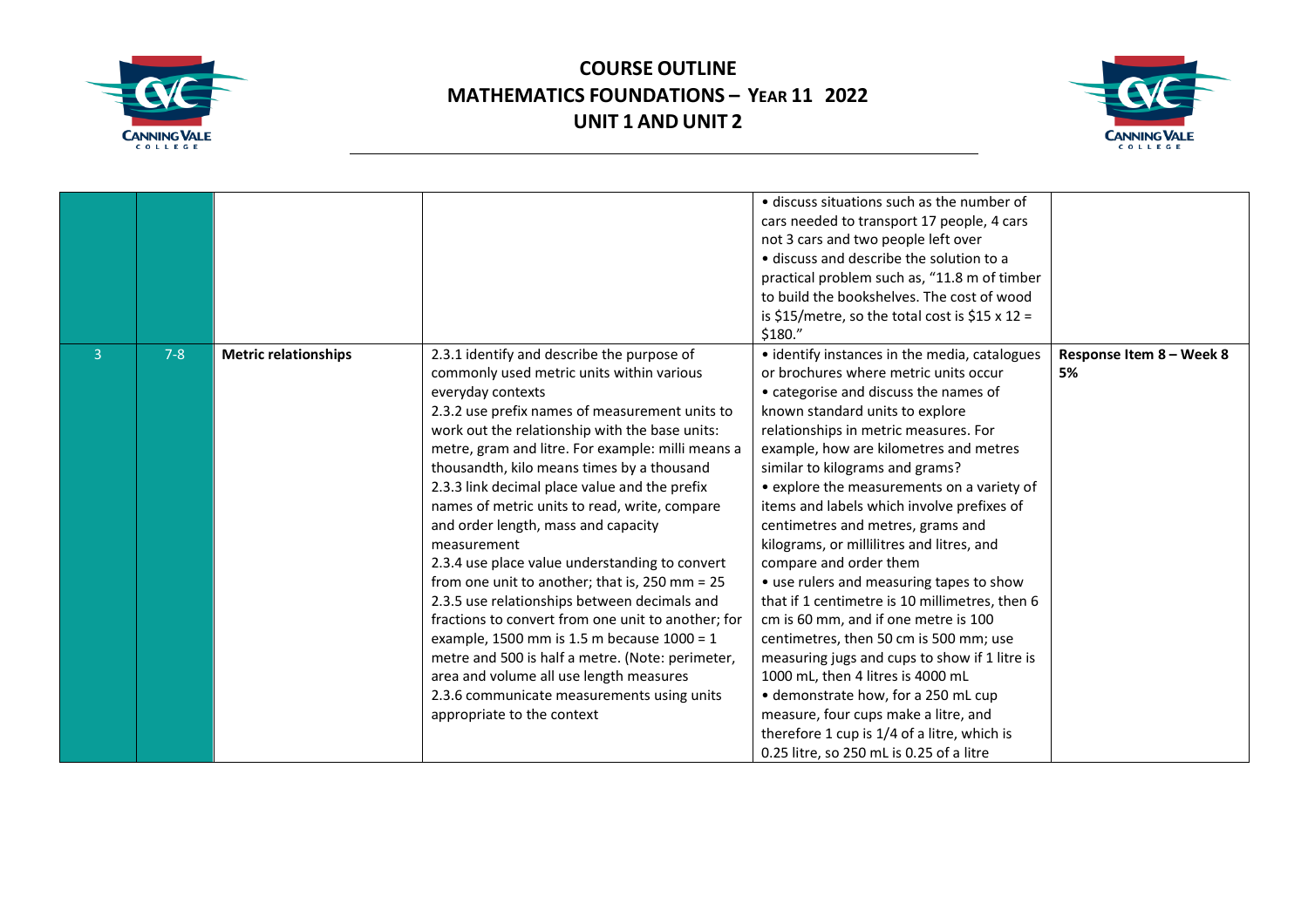



|                |              |                            |                                                      | · discuss and write appropriate units for a   |                                 |
|----------------|--------------|----------------------------|------------------------------------------------------|-----------------------------------------------|---------------------------------|
|                |              |                            |                                                      | variety of measurement situations, such as    |                                 |
|                |              |                            |                                                      | purchasing timber where no units are          |                                 |
|                |              |                            |                                                      | mentioned but are assumed                     |                                 |
| $\overline{3}$ | $9 - 10$     | Perimeter, area and volume | 2.4.1 identify and describe the purpose of           | · discuss situations such as floor coverings, | <b>Practical Application 4-</b> |
| $\Delta$       | $\mathbf{1}$ |                            | perimeter, area and volume measures in               | land area, landscape supplies, rainwater      | Week 9                          |
|                |              |                            | everyday life and                                    | tanks, applying fertiliser                    | 10%                             |
|                |              |                            | 2.4.2 determine whether an estimate or an            | · discuss the level of accuracy needed in     |                                 |
|                |              |                            | accurate perimeter, area and volume                  | situations such as landscaping and house      | Response Item 9 - Week 1        |
|                |              |                            | measurement is needed in everyday situations         | painting                                      | 5%                              |
|                |              |                            | 2.4.3 calculate perimeter by adding length           | • measure and add the dimensions of a         |                                 |
|                |              |                            | measurements and connect this to the                 | rectangular and non-rectangular garden bed    |                                 |
|                |              |                            | 2.4.4 measure area (including irregular shapes)      | to determine the amount of concrete           |                                 |
|                |              |                            | by counting squares, and volume by counting          | edging or fencing required                    |                                 |
|                |              |                            | cubes                                                | • use one square metre units to measure       |                                 |
|                |              |                            | 2.4.5 connect the idea of counting squares for       | areas of large rectangular and non-           |                                 |
|                |              |                            | area with the formula of $A = I \times W$            | rectangular shapes; for example, a floor      |                                 |
|                |              |                            | 2.4.6 connect the idea of counting cubes for         | space, recognising that a 1 m square can be   |                                 |
|                |              |                            | volume with the formula of $V = h \times l \times w$ | cut and rearranged; rearrange a number of     |                                 |
|                |              |                            | 2.4.7 use perimeter and area formula for shapes      | cubes or boxes and discuss the volume         |                                 |
|                |              |                            | based on rectangles, and volume formula for          | (space taken up) which results from the       |                                 |
|                |              |                            | shapes based on rectangular                          | different arrangements                        |                                 |
|                |              |                            | 2.4.8 develop and use a sense of size of             | • discuss strategies to count the number of   |                                 |
|                |              |                            | commonly used standard area and volume units;        | square units in area calculations involved in |                                 |
|                |              |                            | for example                                          | floor coverings, painting walls or gardening  |                                 |
|                |              |                            | 2.4.9 estimate perimeter, area and volume in         | · discuss strategies such as visualising      |                                 |
|                |              |                            | practical situations using familiar standard units   | repeated layers of stacked cartons            |                                 |
|                |              |                            | and rounding                                         | • use situations such as the amount of        |                                 |
|                |              |                            | 2.4.10 choose which standard perimeter, area or      | edging for a rectangular garden, area of      |                                 |
|                |              |                            | volume unit is appropriate for the context           | brick paving and lawn, load capacity of a     |                                 |
|                |              |                            |                                                      | trailer                                       |                                 |
|                |              |                            |                                                      |                                               |                                 |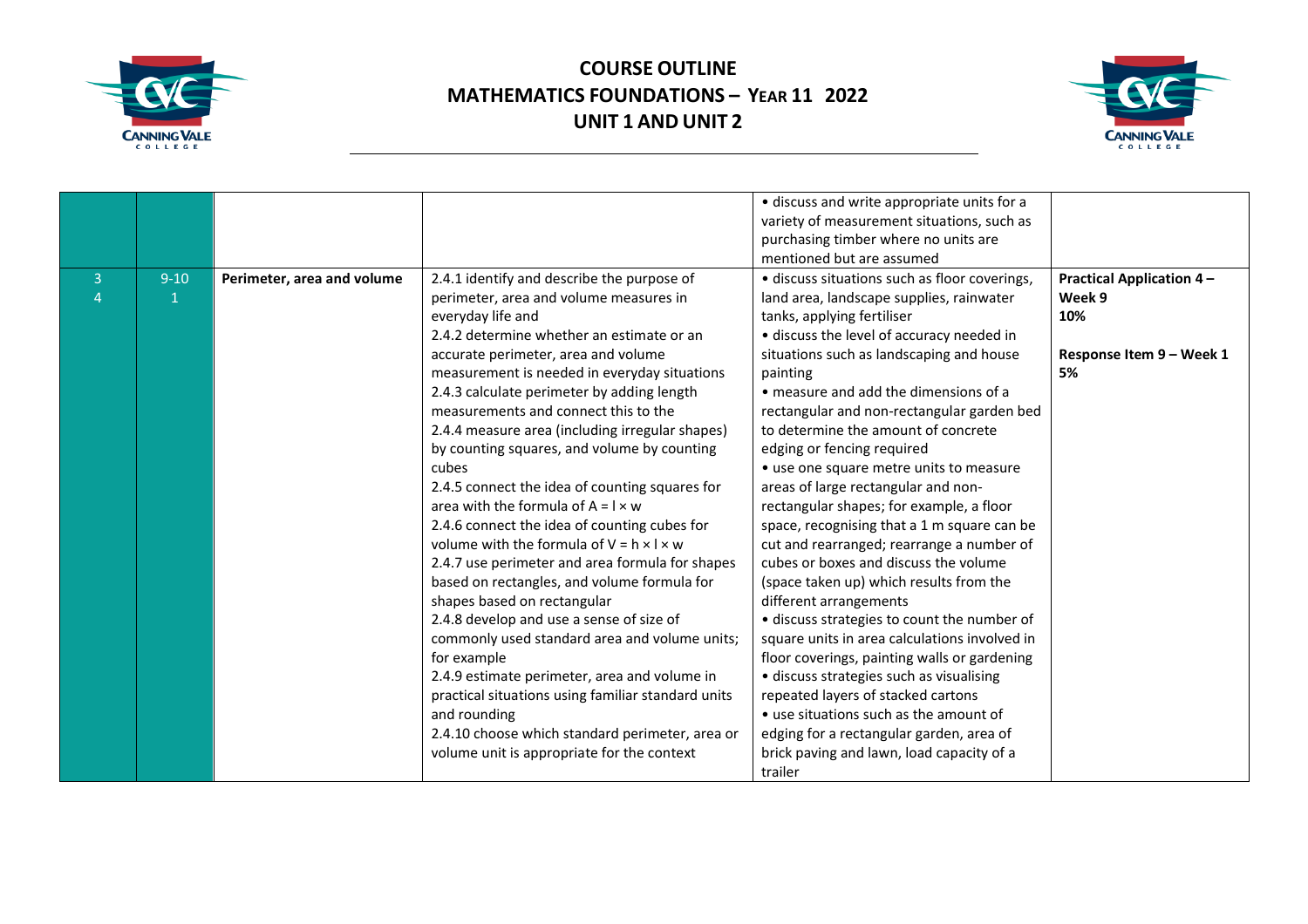



|                |         |                                       | 2.4.11 determine whether an answer is<br>reasonable for the context of the problem<br>2.4.12 communicate solutions (oral and written),<br>using language and symbols consistent with the<br>context                                                                                                                                                                                                                                                                                                                                                                                    | · estimate a square centimetre, square<br>metre, cubic centimetre and a cubic metre<br>within the classroom. Verify using rulers or<br>measuring tapes<br>• estimate and verify the perimeter of a<br>swimming pool for fencing; the area of a<br>path for bricking paving; and the volume of<br>a tank<br>• discuss the reasonableness of an estimate<br>or calculation result for the perimeter of a<br>swimming pool for fencing; the area of a<br>path for bricking paving; and the volume of<br>a rectangular tank<br>• discuss the reasonableness of an estimate<br>or calculation result for the perimeter of a<br>swimming pool for fencing; the area of a<br>path for bricking paving; and the volume of<br>a rectangular tank |                                                                                     |
|----------------|---------|---------------------------------------|----------------------------------------------------------------------------------------------------------------------------------------------------------------------------------------------------------------------------------------------------------------------------------------------------------------------------------------------------------------------------------------------------------------------------------------------------------------------------------------------------------------------------------------------------------------------------------------|-----------------------------------------------------------------------------------------------------------------------------------------------------------------------------------------------------------------------------------------------------------------------------------------------------------------------------------------------------------------------------------------------------------------------------------------------------------------------------------------------------------------------------------------------------------------------------------------------------------------------------------------------------------------------------------------------------------------------------------------|-------------------------------------------------------------------------------------|
| $\overline{4}$ | $2 - 5$ | The probability of everyday<br>events | 2.5.1 identify and describe situations which<br>involve the element of chance in everyday life<br>and work<br>2.5.2 describe the likelihood of everyday chance<br>events using terms such as certain, likely, equally<br>likely, fifty/fifty, impossible<br>2.5.3 compare and order chance events from<br>least likely to most likely, providing reasoning<br>from personal experience or based on data<br>2.5.4 recognise and use the element of chance to<br>make decisions in everyday life and work<br>2.5.5 explain decisions (oral and written) based<br>on likelihood of events | • identify and discuss situations such as<br>games, weather, sport, Lotto, raffles,<br>gender<br>· discuss likelihood in relation to weather,<br>selection for a sports team or a committee,<br>a lottery or raffle, how often a six is thrown<br>on a die<br>· discuss the predictability of the weather<br>based on collected data. For example,<br>temperature or rainfall<br>• use rainfall/temperature data to give<br>advice on the best time to hold an outdoor                                                                                                                                                                                                                                                                  | <b>Practical Application 5-</b><br>Week 4<br>10%<br>Response Item 10 - Week 5<br>5% |